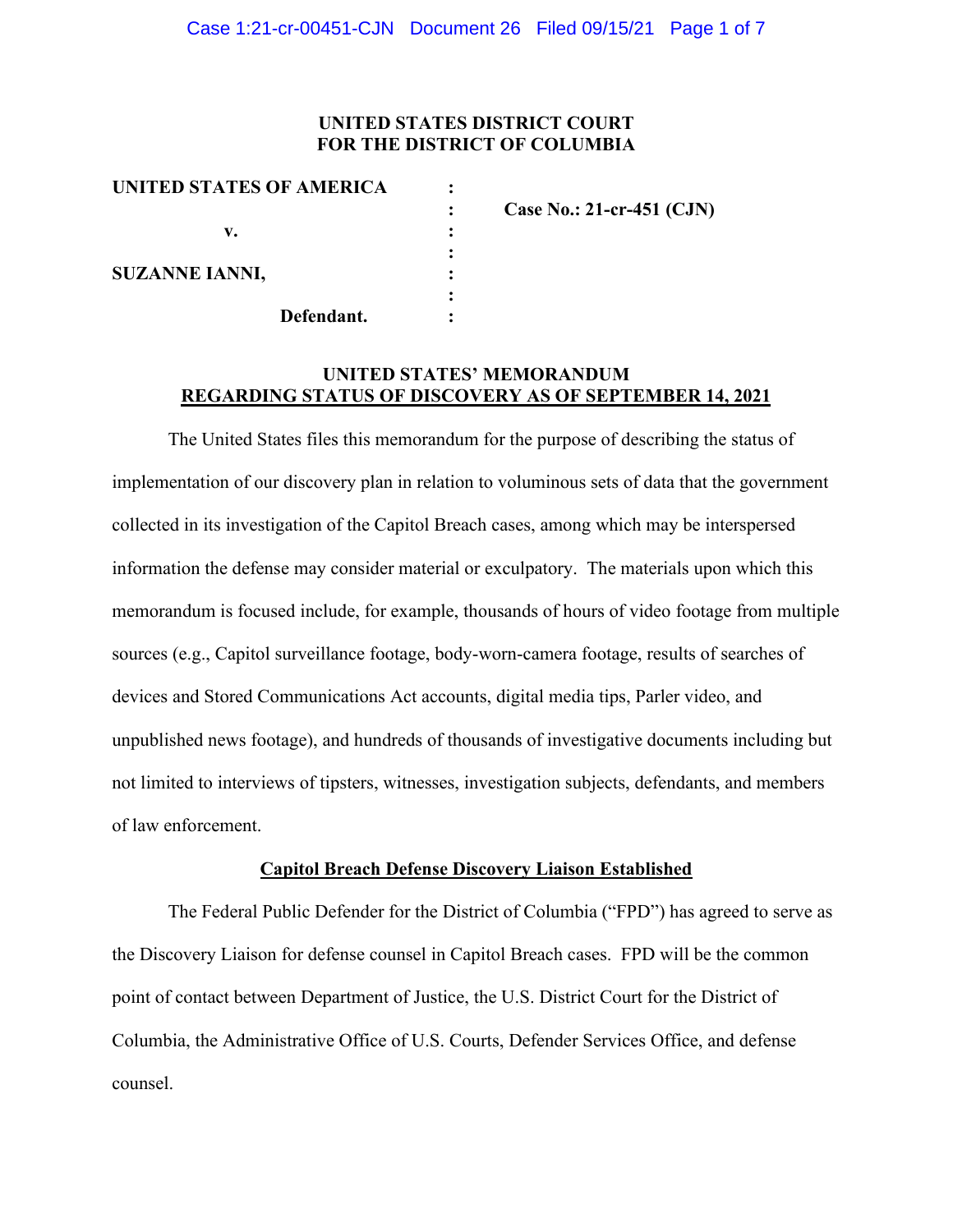#### **Status of Defense Access to Discovery Databases**

As noted in our Memorandum Regarding Status of Discovery as of August 23, 2021 (the "August 23 Memo") (ECF No. #25), incorporated herein by reference, under our discovery plan, we will use two primary platforms to process and produce discoverable voluminous materials, evidence.com for voluminous digital media materials (e.g., body-worn-camera footage and U.S. Capitol Police ("USCP") surveillance footage) and Relativity for documents (e.g., items such as law enforcement investigation files and business records). Further, we will ensure that all Capitol Breach legal defense teams will have access to the same platforms, including technological functionality commensurate to that available to the government, for the purpose of receiving and reviewing discoverable materials.

#### *Evidence.com*

On September 3, 2021, the United States modified its contract with Axon Enterprise, Inc. ("Axon"), our evidence.com vendor. Pursuant to the modification, the government has funded a Capitol Breach defense instance of evidence.com and purchased licenses that will enable legal defense teams to gain access to a defense discovery database. The defense instance is managed and administered by FPD, and the government has no ability to log into or retrieve information from the defense instance. FPD is currently working with Defender Service's National Litigation Support Team to create a structure for distributing and tracking Axon licenses for defense counsel. As we stated in our previous memo, defense counsel can share evidence from the defense instance with individual defendants using a cloud-based file-sharing service offered by Axon called my.evidence.com (as well as provide downloaded video, except when prohibited by a sensitivity designation).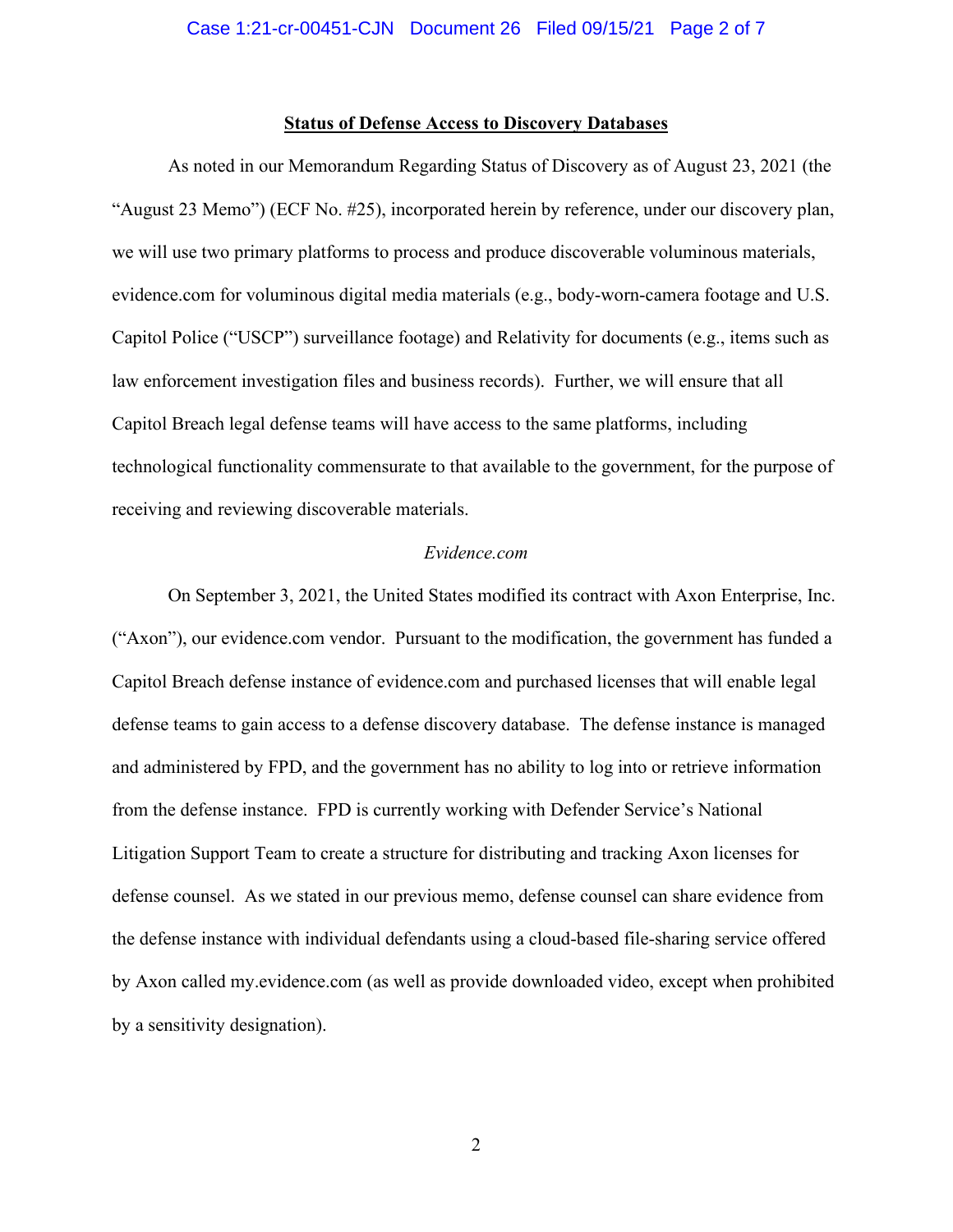#### Case 1:21-cr-00451-CJN Document 26 Filed 09/15/21 Page 3 of 7

As a result of September 3, 2021 contract modifications, we are now technologically able to share approximately 2,300 hours of body-worn-camera videos to the defense instance of evidence.com. To ensure this enormous production is organized and meaningful for the defense, we are currently categorizing and tagging the videos. Further, to ensure that the videos (which display approximately 1,000 assaults upon officers and include occasional references to personal identifying information) are adequately protected, we are also exploring whether it is technologically possible for downloading to be automatically suppressed when highly sensitive video is shared by defense counsel to defendants.

We are hopeful we will be able to transfer the body-worn-camera footage to the defense instance of evidence.com by the end of this week (Friday, September 17, 2021), and expect to produce it no later than the end of next week (Friday, September 24, 2021).<sup>1</sup>

We have uploaded approximately twenty percent of the relevant USCP surveillance footage to our instance of evidence.com (i.e., in excess of one terabyte of video, consisting of about 140 cameras, 4,900 files, and 1,600 hours of footage). We are nearly finished applying sensitivity designations to these files. We expect to be able to share them to the defense instance next week.

FPD anticipates updating defense counsel with the status of their work to distribute and track Axon licenses approximately one week after the first significant production of discovery is loaded into the defense instance evidence.com platform.

 $<sup>1</sup>$  As elaborated in our August 23 Memo, we will also provide information we have developed</sup> that will help facilitate defense review of the footage.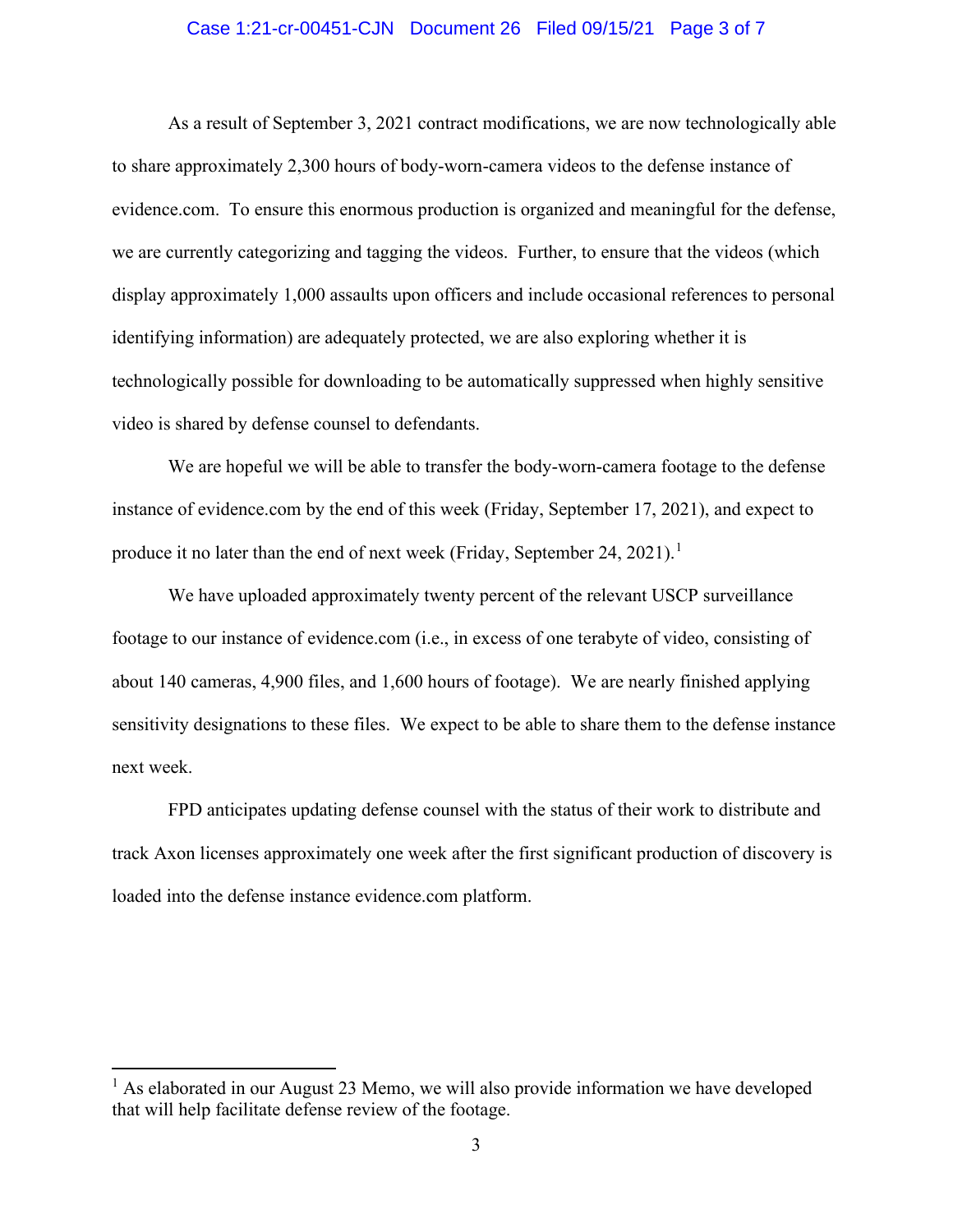#### *Relativity*

Deloitte Financial Advisory Services, LLP ("Deloitte"), our Relativity vendor, has established a Capitol Breach defense Relativity workspace. We continue to work toward a modification of our contract to fund the additional hosting and support of that database. Modifying the Deloitte contract presents multiple contractual, technical, and legal challenges that were not posed by the Axon contract, but we are moving with as much haste as possible given the various complexities. We believe that by October, the contract modifications will be completed, thus allowing for defense access to the Relativity database.<sup>2</sup> To give the Court a sense of just some of the challenges that we are addressing, they include formulating concrete plans describing the staffing and technological safeguards that will be put into place to eliminate the possibility of work product being shared from one workspace to another. We must also ensure the modification, which must be fairly detailed under applicable government contracting rules and regulations, will be sufficient to support hundreds of defense cases, and are working closely with FPD in support of that effort. As this undertaking by FPD is also unprecedented, handling the contract modification correctly takes time. FPD will work with Defender Service's National Litigation Support Team to create a structure for distributing and tracking Relativity licenses and anticipates updating defense counsel with the status of their work approximately one week after the contract is modified to provide access to FPD. Finally, we must ensure that in making available hundreds of thousands of documents to hundreds of legal defense teams, we are careful to ensure that materials are properly scoped pursuant to the terms of any applicable warrants, and that access to the database is restricted in a manner that will ensure our compliance

 $2$  To be clear, while we expect the defense Relativity database will be partially populated in October, we do not expect it to be complete at that time.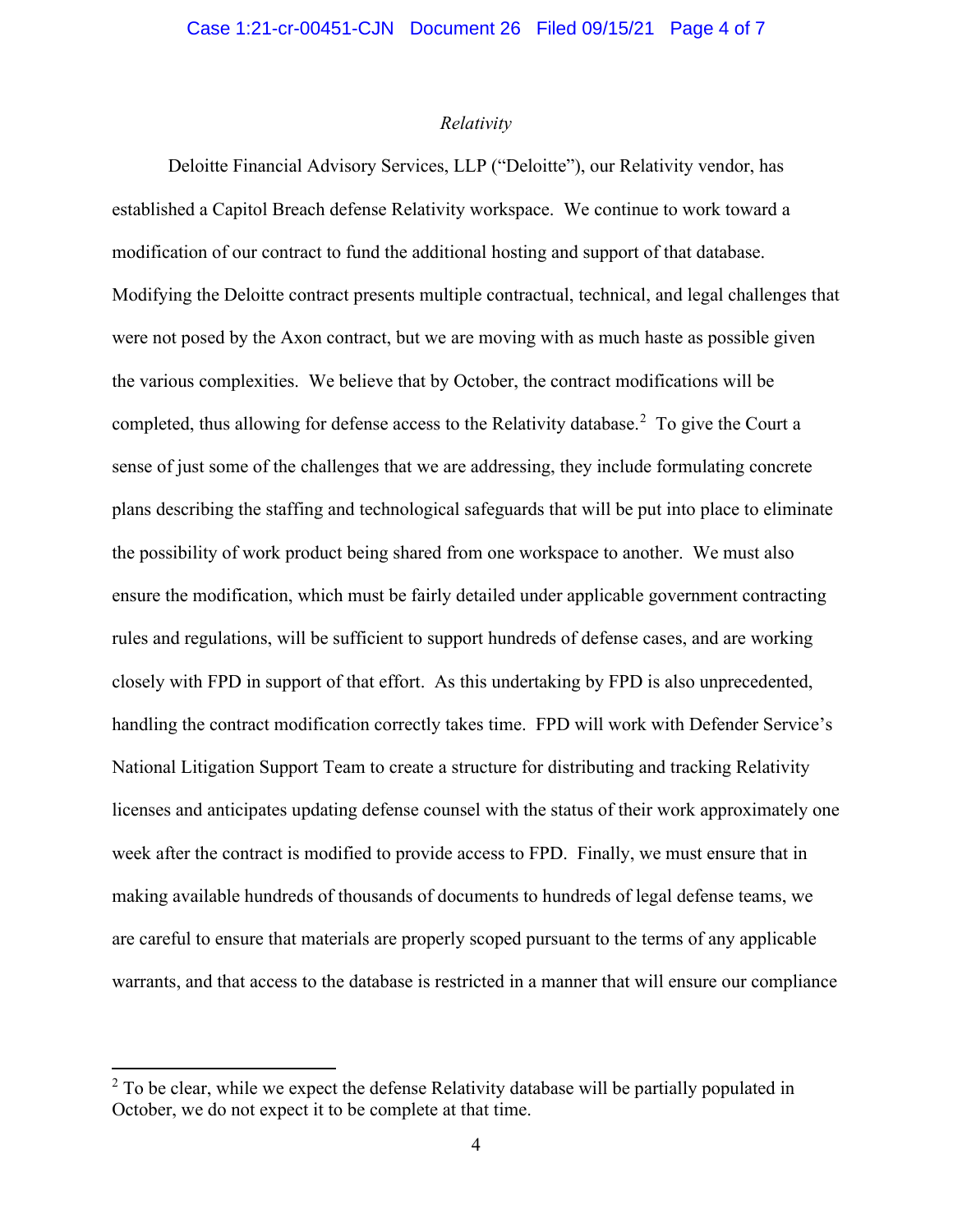#### Case 1:21-cr-00451-CJN Document 26 Filed 09/15/21 Page 5 of 7

with applicable privacy laws. We are currently consulting with Department of Justice experts in privacy and discovery to ensure that these issues are properly handled.

Until the defense Relativity workspace is accessible, as we stated in our August 23 Memo, we will continue to provide voluminous documents from our Relativity database through individualized productions. (Any productions we make will also be added to the defense Relativity workspace.) On Friday, September 10, 2021, the Discovery Team made available for production in all Capitol Breach cases approximately 850 pages consisting of redacted reports from USCP investigations of alleged wrongdoing by USCP officers on January 6, 2021. We anticipate providing Metropolitan Police Department internal investigation reports (approximately 600 pages) by next week. We are still reviewing the approximately 30,000 files in Relativity that were provided to us by USCP.

As the Discovery Team continues to receive additional documents, we cull them of any materials potentially protected by Federal Rule of Criminal Procedure 6(e) and provide the remainder (a majority) to Deloitte for ingestion into our Relativity database for discovery review. At this time, we have provided Deloitte the following additional documents for ingestion into our Relativity database:

- Discovery productions (approximately 11,500 records) that have been made in complex Capitol Breach cases (e.g., multi-defendant conspiracies involving Oathkeepers and Proud Boys); <sup>3</sup> and
- Approximately 24,000 Federal Bureau of Investigation records.

 $3$  Although these productions were already made in the relevant cases, they will ultimately be made accessible to all Capitol Breach defendants through the defense Relativity workspace.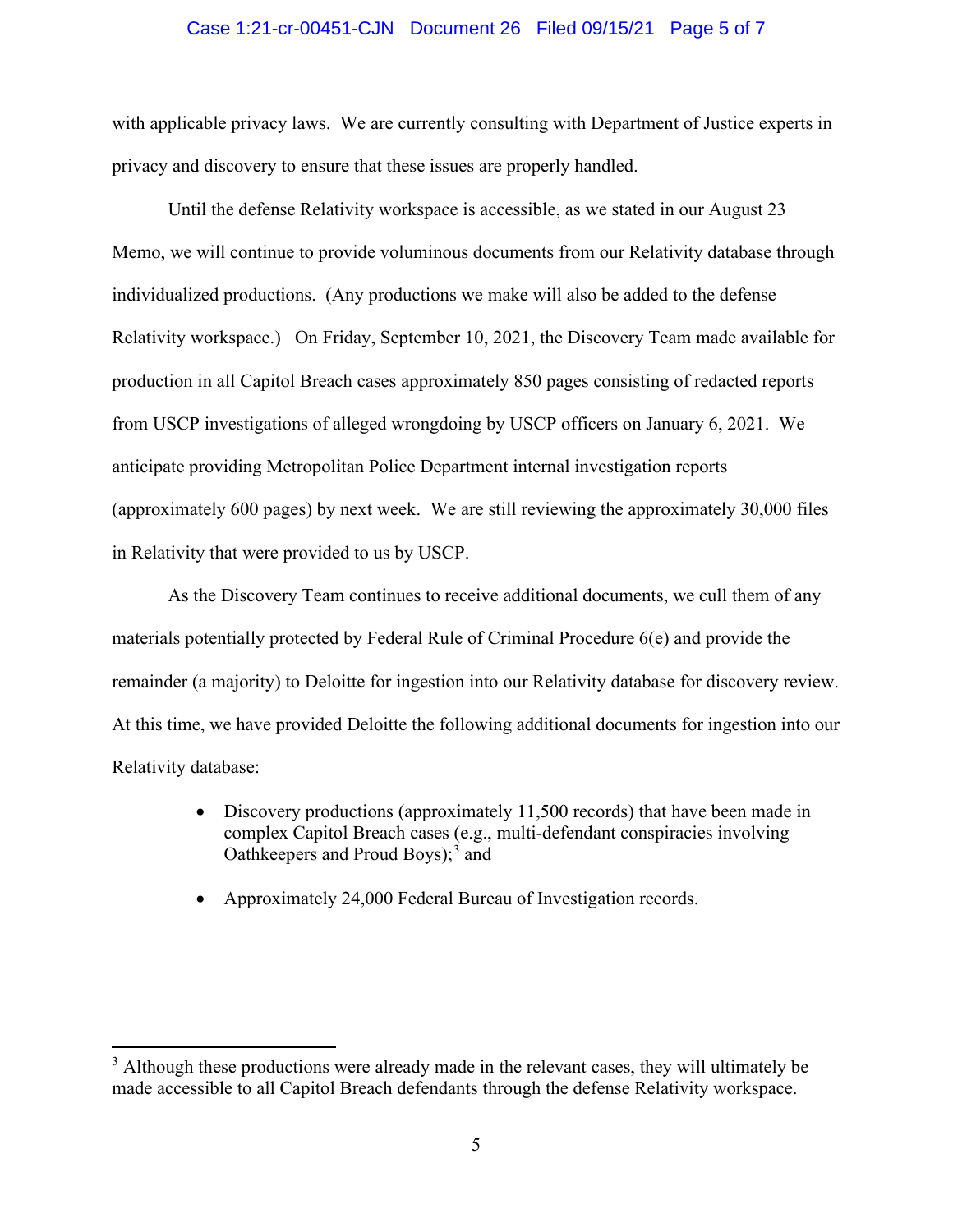# Case 1:21-cr-00451-CJN Document 26 Filed 09/15/21 Page 6 of 7

This week, we also expect to provide Deloitte discovery productions that have been made in 75 individual cases (approximately 32,000 documents). 4 As we have described in our prior discovery status memos, the process of populating Relativity with potentially discoverable material is complicated and takes time.

## **Incarcerated Defendants**

In collaboration with FPD, we are developing proposals to increase access by incarcerated defendants to voluminous materials, which we expect to share with the D.C. Department of Corrections and to discuss within the next two weeks.

<sup>&</sup>lt;sup>4</sup> Although these productions were already made in the relevant cases, they will ultimately be made accessible to all Capitol Breach defendants through the defense Relativity workspace.